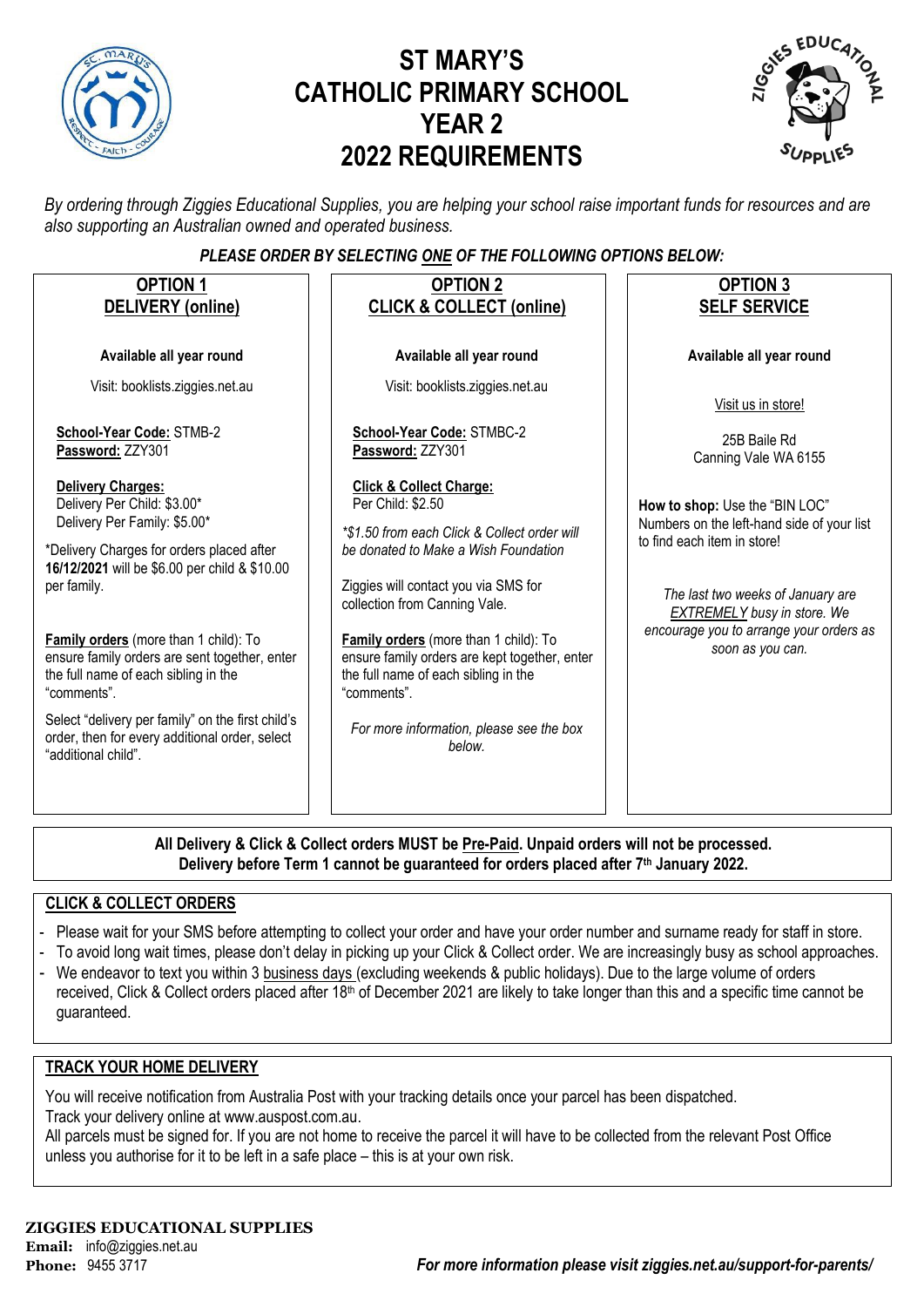

### **MISSING ITEMS**

Please ensure that you open your parcel and check your order as soon as you receive it. If you have any items missing from your pack that are not listed as being on back order, PLEASE NOTIFY US WITHIN 14 DAYS OF RECEIVING your order by emailing info@ziggies.net.au.

*Any claims made after this date will not be accepted.*

### **REFUNDS**

- Refunds will be granted for textbooks/workbooks on your Requirements List that are in **PERFECT** condition up to the **14th February 2022** or **14 days from date of purchase** (whichever is the latter). PERFECT condition = still wrapped in packaging, no name written on, no bent corners, no book covering.
- **NO REFUNDS WILL BE GIVEN FOR DIGITAL PRODUCTS.**
- Ziggies will gladly refund or exchange any items deemed faulty from the manufacturer.
- **NO REFUNDS WILL BE ISSUED FOR ITEMS MARKED WITH A #, THESE ITEMS ARE FIRM SALE.**

**Please note: A refund or exchange cannot be given if the receipt is not presented.**

| <b>Store Trading Hours:</b>                                                                                                                                                                       |                                                                                                                                                  | <b>Store locations:</b>                                                                                                                                |  |  |  |  |
|---------------------------------------------------------------------------------------------------------------------------------------------------------------------------------------------------|--------------------------------------------------------------------------------------------------------------------------------------------------|--------------------------------------------------------------------------------------------------------------------------------------------------------|--|--|--|--|
| Mon - Fri                                                                                                                                                                                         | $9:00am - 5:00pm$                                                                                                                                | 25B Baile Rd<br>❖<br>Canning Vale WA 6155                                                                                                              |  |  |  |  |
| Saturday                                                                                                                                                                                          | $9:00am - 1:00pm$                                                                                                                                |                                                                                                                                                        |  |  |  |  |
| <b>Extended hours:</b><br>Sat 8 <sup>th</sup> Jan<br>Sat 15 <sup>th</sup> Jan                                                                                                                     | $9:00$ am $-3:00$ pm<br>$9:00am - 3:00pm$                                                                                                        | <b>Parking:</b> Please be aware that there is limited parking in the<br>last two weeks of January. Please be respectful of<br>neighbouring businesses. |  |  |  |  |
| Sat 22 <sup>nd</sup> Jan<br>Thurs 27 <sup>th</sup> Jan<br>Fri 28 <sup>th</sup> Jan<br>Sat 29 <sup>th</sup> Jan<br>Sun 30 <sup>th</sup> Jan<br>Mon 31 <sup>st</sup> Jan<br>Sat 5 <sup>th</sup> Feb | $9:00am - 5:00pm$<br>$8:00am - 6:00pm$<br>$8:00am - 6:00pm$<br>$9:00am - 5:00pm$<br>$11:00am - 4:00pm$<br>$8:00am - 6:00pm$<br>$9:00am - 3:00pm$ | To avoid parking issues, we strongly encourage you to visit<br>our store earlier or select the delivery option.                                        |  |  |  |  |
| * Christmas Eve (24th Dec) 9:00am-3:00pm<br>* Closed all public holidays (i.e. Christmas Day,<br>Boxing Day, New Year's Day, Australia Day etc.)                                                  |                                                                                                                                                  |                                                                                                                                                        |  |  |  |  |

### **Covid-19**

Due to the current situation with Covid-19, we will be monitoring and restricting (if necessary) the number of customers in store for the safety of our customers and staff. If you are visiting our stores in the last 2 weeks of January, please be aware that you may need to wait in line to enter our stores for self-service, so please limit the number of family members you bring with you. We highly recommend that you visit before this time. All customers will be required to sign in using the Safe WA App or the manual register.

### **Plastic Bags**

We encourage you to bring re-usable bags into store if doing self-service. Re-usable plastic and fabric bags will be available to purchase if required.

### **Parents to Supply**

1x Homework Folder 1x Library Bag (Available from Uniform Shop) 1x Art Smock (Available from Uniform Shop) 1x Chair Bag (Available from Uniform Shop) 1x Box Large Zip Lock Bags (Girls Only)

**ZIGGIES EDUCATIONAL SUPPLIES**

**Email:** info@ziggies.net.au